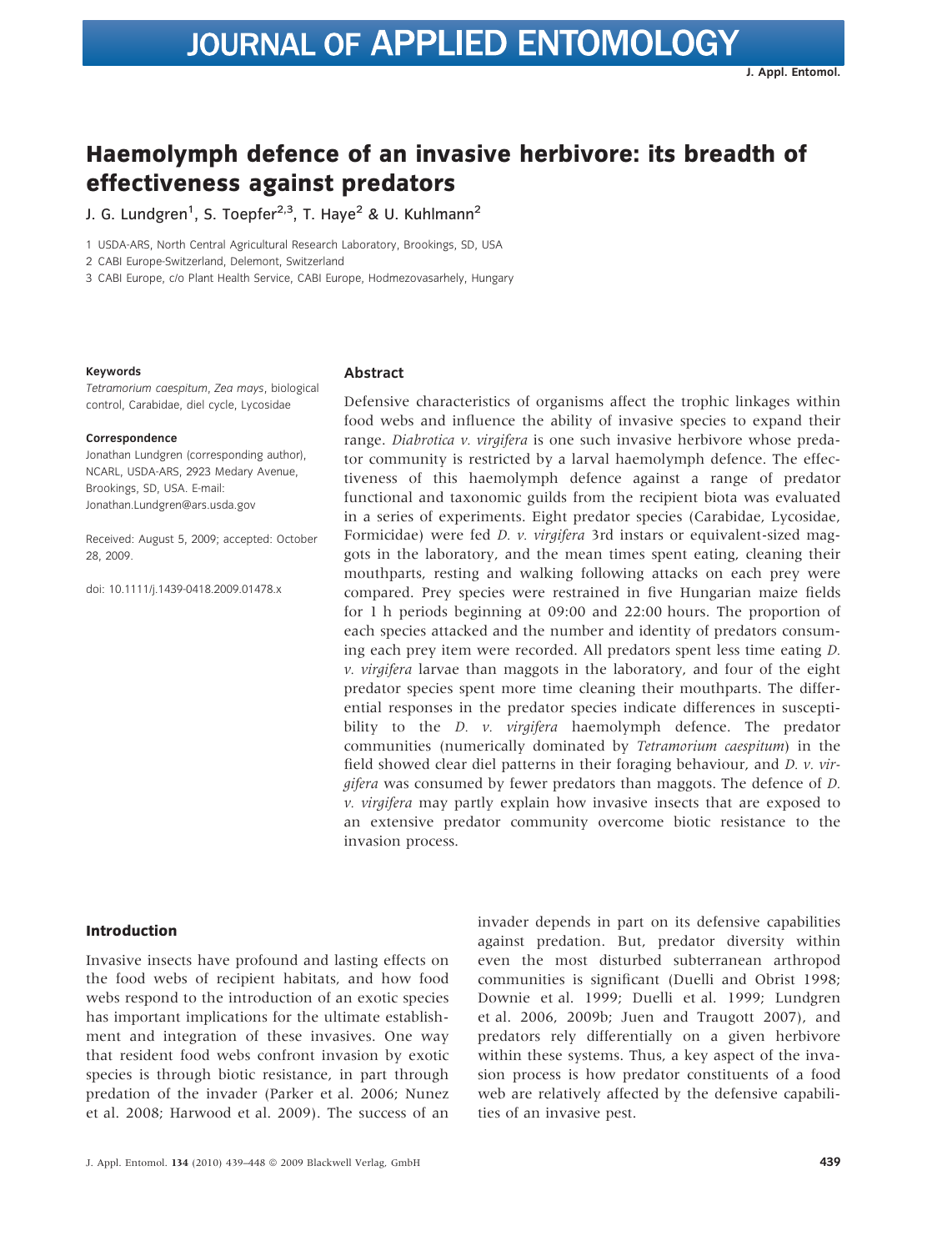Haemolymph-based defence (Happ and Eisner 1961; de Jong et al. 1991; Peck 2000; Boevé and Schaffner 2003; Müller and Arand 2007; Vleiger et al. 2007) in an invasive insect is one physiological factor that influences the biotic resistance to invasion, and ultimately the trophic connectedness within even endeamic food webs. These haemolymph defences can act against predators by making the prey species sticky, toxic, or distasteful (Pasteels et al. 1983; Bowers 1992; Laurent et al. 2005). Because of the intense predation pressure experienced in soil-based food webs (Lundgren et al. 2006) and reduced mobility of immature stages of herbivorous insects (relative to the adult stage), there is often a disproportionate number of subterranean, herbivorous insects that possess chemical defences against predation (Pasteels et al. 1983). One group of insects that is particularly well known for both their herbivorous lifestyle and their chemical haemolymph-based defences are beetles in the Chrysomelidae (Pasteels et al. 1982, 2004; Dettner 1987; Hilker et al. 1992; Laurent et al. 2005). The intricacies of how these anti-predator defences influence biotic resistance to invasion by exotic insects remains to be well established.

As an invasive pest of international importance, Diabrotica virgifera virgifera LeConte (western corn rootworm; Coleoptera: Chrysomelidae) shapes the maize ecosystem through its consumption of maize root systems. Recent research has revealed that predator taxonomic and feeding guilds consume D. v. virgifera immatures to varying degrees under field conditions (Lundgren et al. 2009c; Toepfer et al. 2009). In part, predation intensity is driven by the spatio-temporal occurrences of D. virgifera and members of its predator community (Lundgren et al. 2009b,c). But a recent discovery has shown that D. v. virgifera larvae possess predator-repellent properties in their haemolymph (Lundgren et al. 2009a) which are unrelated to the previously identified cucurbitacin-based defences discussed by Tallamy et al. (2005). The larval defence of  $D$ .  $v$ . virgifera is based on offensive chemistry and the haemolymph's tendency for rapid coagulation on predator mouthparts (Lundgren et al. 2009a). Here, in addition to describing the diverse predator community present during the day and night in Hungarian maize fields, specific experiments were designed to (i) investigate whether predators are differentially affected by the haemolymph defence of *D. v. virgifera* in the laboratory, and (ii) substantiate that  $D.$  v. virgifera are attacked less intensively than maggots of C. vicina of equal size in Central European maize fields, in part because the

former are defended from predation by their haemolymph. Thus, the current research is a first step in addressing how the  $D.$  v. virgifera haemolymph defences affect the strength of trophic interactions that this pest has with its predator community within maize agroecosystems.

# Methods

# Breadth of predators affected by *D. v. virgifera* haemolymph defence

Eight species of field-collected predators commonly found in European cornfields were selected; these predators represent a range of different feeding ecologies and natural histories present in the habitats of D. v. virgifera larvae. Chewing predators with different dietary specializations included Carabus monilis Fabricius (Carabidae), Harpalus pensylvanicus (DeGeer) (Carabidae), Harpalus rufipes (DeGeer) (Carabidae), Poecilus cupreus (L.) (Carabidae), Pterostichus anthracinus (Panzer) (Carabidae) and Pterostichus melanarius (Illiger) (Carabidae). Sucking predators were represented by Trochosa ruricola (DeGeer) (Aranae: Lycosidae). Ant workers were classified as a separate feeding category (described below). Predators were captured from maize fields in northwestern Switzerland using dry pitfall traps (except H. pensylvanicus, which was collected from farmland in Brookings, SD, USA). Following collection, they were maintained in the laboratory in dampened field soil and fed moistened cat food (Iam's Original with Chicken, The Iam's Company, Cincinatti, OH, USA).

Each of these predators was fed a D. v. virgifera 3rd instar or an equivalent-sized (based on mass) surrogate prey item (Calliphora vicina L. maggot; Diptera: Calliphoridae), and their feeding behaviours were monitored. Pterostichus anthracinus was fed 2nd instar D. v. virgifera and equivalent-sized maggots, as 3rd instars were too large for this predator to consistently attack. Harpalus pensylvanicus received maggots of Sarcophaga bullata Parker (Diptera: Sarcophagidae), a native North American fly of similar larval biology to the European C. vicina. These maggots were determined to be a suitable prey for a wide range of predators, and functioned as a control to observe predator behaviour under ideal circumstances. Twenty-four hours prior to the assay, predators were isolated into empty 100 mm diameter Petri dishes, where they were starved with only water to ensure hunger at the time of the assay (C. monilis was starved for 48 h, due to their large size and ability to withstand starvation). At the time of the assay, a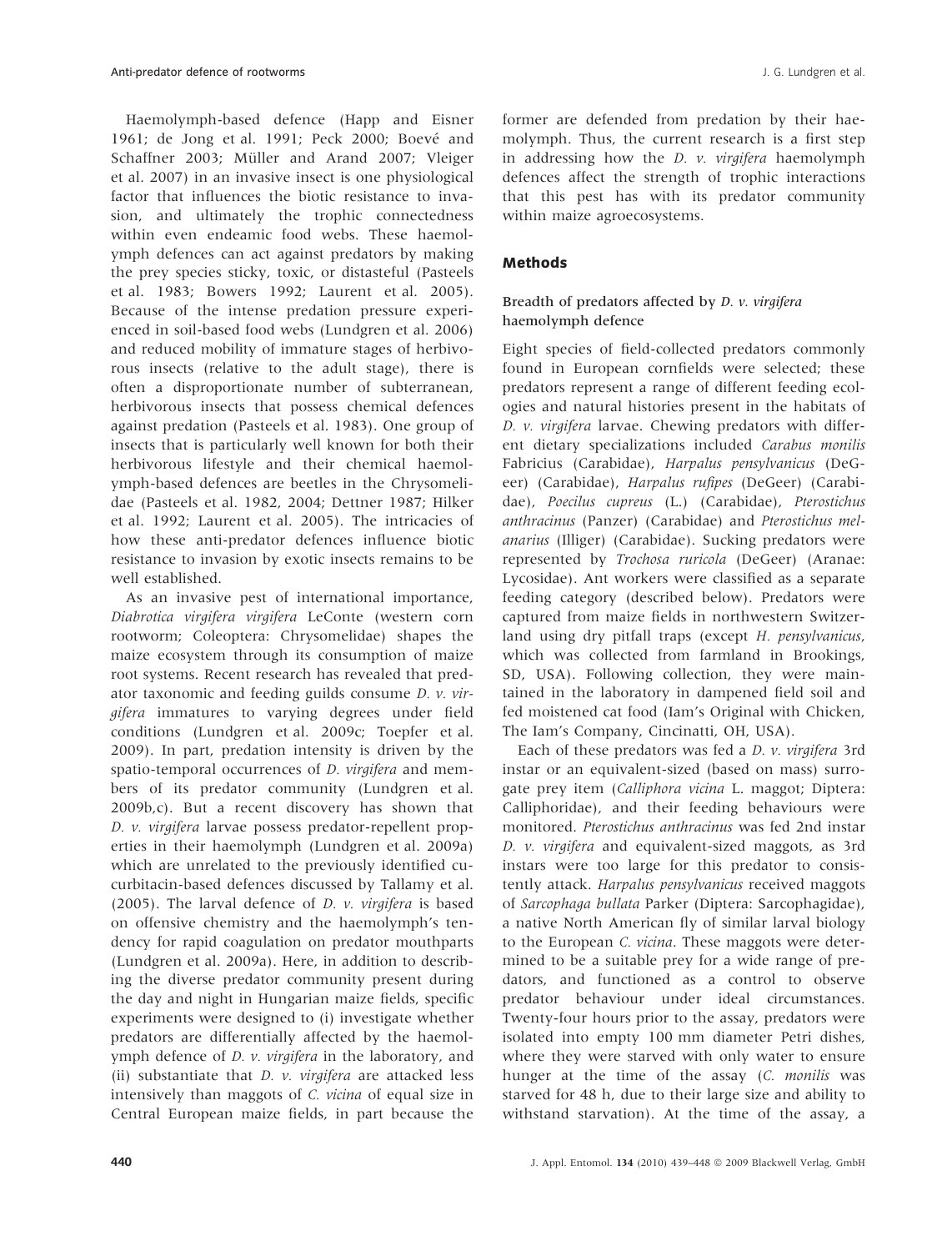predator was placed into a clean and empty Petri dish that contained either a 3rd instar D. v. virgifera, or a maggot of equivalent size. Each predator was observed for 10 min or until it attacked the prey item. The amounts of time devoted to eating, cleaning of mouthparts, resting, and walking were recorded for 2 min following the initial predation event. Cleaning of mouthparts was defined as wiping the mouthparts with the palps or legs to clear the oral cavity of congealed haemolymph, or wiping of the mouthparts on the dish. Observations were ceased after this period, because this was the minimum duration it took to entirely consume the maggot prey (D. v. virgifera were seldom entirely consumed). An exception to this is that the amount of time spent eating the  $D.$   $v.$  virgifera larvae over the entire 10 min observation period was also recorded as a measure of a predator's likelihood to revisit the D. v. virgifera after the initial attack and repulsion. Predators that did not attack a prey item within 10 min were discarded from the analysis. Sample sizes for each treatment and each predator are presented in table 1.

A different procedure was applied to assess the effectiveness of the haemolymph defence against the group response of ants, a dominant predator in Central European farmland (see table 2 and Results section). A large number of Tetramorium caespitum (L.) (Hymenoptera: Formicidae) workers was removed from a Hungarian maize field, and maintained in a plastic tub on sugar water and moistened cat food for several weeks. For the assay, 15 worker ants were placed into a 100 mm diameter plastic Petri dish containing either a 3rd instar D. v. virgifera or an equivalent-sized *C. vicina* maggot. The arenas were watched constantly for 10 min, and the maximum number of ants attacking the prey item was recorded during each minute of observation. A total of 15 assays were conducted for each treatment.

#### Larval defence of *D. v. virgifera* under field conditions

Predation rates on sentinel D. v. virgifera larvae and C. vicina maggots were measured in five conventionally managed maize fields near Hodmezovasarhely in southern Hungary in 2007 and 2008. In 2007, three replicate plots each located in separate fields were sampled on 3-July. This time period corresponded closely with the 3rd stadium of D. v. virgifera (Toepfer and Kuhlmann 2006). The first of these fields (located at N 46.445 $^{\circ}$ , E 20.345 $^{\circ}$ ; latitude, longitude) was commercially managed (with little non-crop vegetation), and of approximately 65 ha in size. The second field (located at N  $46.439^{\circ}$ , E  $20.341^{\circ}$ ) was similar in size, and was commercially managed, although it was weedier than Field 1. The third field (located at N 46.439 $^{\circ}$ , E 20.338 $^{\circ}$ ) was smaller in size (2.1 ha) than the other two. A square grid of 40 stations, four rows of 10 stations with each station

**Table 1** The mean  $\pm$  SEM time until first attack on *Diabrotica v. virgifera* larvae or Calliphora vicina maggots, and percent of predators' time spent eating, and cleaning their mouthparts during the subsequent 120 s

| Predator                 | Time eating (%)                            |                       | Time cleaning (%)                         |                | Duration to 1st attack (s)               |        |
|--------------------------|--------------------------------------------|-----------------------|-------------------------------------------|----------------|------------------------------------------|--------|
|                          | D. v. virgifera                            | Maggot                | D. v. virgifera                           | Maggot         | D. v. virgifera                          | Maggot |
| Pterostichus anthracinus | 70.21 $\pm$ 8.79 (20) A                    | $94.91 \pm 5.09$ (19) | $10.75 \pm 5.19$ 0                        |                | $261 \pm 36$ 177 $\pm 28$                |        |
|                          | $\gamma^2$ <sub>1</sub> = 5.75, P = 0.02   |                       | $\gamma^2$ <sub>1</sub> = 4.11, P = 0.04  |                | $\gamma^2$ <sub>1</sub> = 2.80, P = 0.10 |        |
| Pterostichus melanarius  | 59.28 $\pm$ 12.46 (15) AB                  | $100 \pm 0$ (14)      | $12.00 \pm 6.34$ 0                        |                | $281 \pm 41$ 267 $\pm 40$                |        |
|                          | $\gamma^2$ <sub>1</sub> = 8.13, P = 0.004  |                       | $\gamma^2$ <sub>1</sub> = 4.15, P = 0.04  |                | $\chi^2$ <sub>1</sub> = 0.08, P = 0.77   |        |
| Poecilus cupreus         | 44.09 $\pm$ 9.19 (23) BC                   | $86.11 \pm 8.25$ (15) | $51.74 \pm 8.70$ 0                        |                | $148 \pm 27$ 177 $\pm 27$                |        |
|                          | $\gamma^2$ <sub>1</sub> = 9.09, P = 0.003  |                       | $\chi^2$ <sub>1</sub> = 17.46, P < 0.001  |                | $\chi^2$ <sub>1</sub> = 0.11, P = 0.74   |        |
| Carabus monilis          | 43.97 $\pm$ 13.00 (13) AC                  | $91.81 \pm 5.38$ (17) | $25.77 \pm 9.40$                          | $\overline{0}$ | $400 \pm 42$ 211 $\pm 36$                |        |
|                          | $\gamma^2$ <sub>1</sub> = 8.60, P = 0.003  |                       | $\gamma^2$ <sub>1</sub> = 9.33, P = 0.002 |                | $\chi^2$ <sub>1</sub> = 8.95, P = 0.003  |        |
| Harpalus rufipes         | $19.17 \pm 7.04$ (16) CD                   | $87.84 \pm 6.43$ (17) | $55.00 \pm 8.79$                          | $\overline{0}$ | $140 \pm 24$ 275 $\pm 42$                |        |
|                          | $\chi^2$ <sub>1</sub> = 19.41, P < 0.001   |                       | $\chi^2$ <sub>1</sub> = 20.38, P < 0.001  |                | $\chi^2$ <sub>1</sub> = 6.09, P = 0.01   |        |
| Harpalus pensylvanicus   | 7.86 $\pm$ 3.10 (14) D                     | 79.64 $\pm$ 9.17 (14) | $67.61 \pm 7.69$                          | $\overline{0}$ | $235 \pm 44$ 254 $\pm 49$                |        |
|                          | $\chi^2$ <sub>1</sub> = 20.72, P < 0.001   |                       | $\chi^2$ <sub>1</sub> = 23.68, P < 0.001  |                | $\gamma^2$ <sub>1</sub> = 0.01, P = 0.93 |        |
| Trochosa ruricolis       | 54.44 $\pm$ 12.69 (15) AC                  | $100 \pm 0$ (16)      | $6.83 \pm 4.63$ 0                         |                | $172 \pm 49$ 57 $\pm$ 13                 |        |
|                          | $\gamma^2$ <sub>1</sub> = 10.82, P = 0.001 |                       | $\gamma^2$ <sub>1</sub> = 3.42, P = 0.06  |                | $\gamma^2$ <sub>1</sub> = 1.60, P = 0.21 |        |

Sample sizes are denoted in parentheses in the columns indicating time spent eating. Percentage values within the columns indicating time spent eating by D. v. virgifera followed by different letters are significantly different from one another. Contrasts between the prey items for each behaviour are statistically represented beneath each comparison.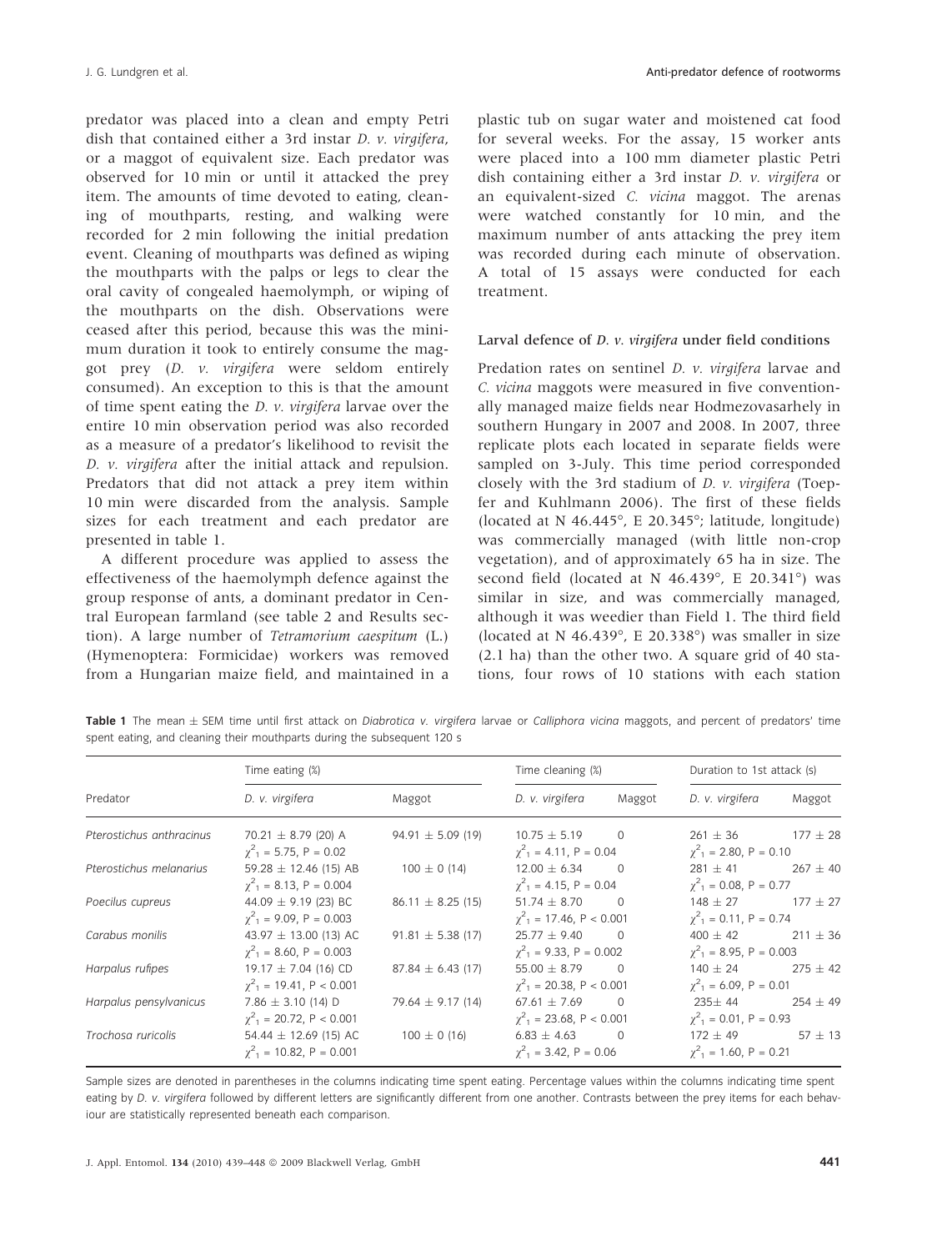Table 2 Ants and total numbers of predators observed feeding on Diabrotica virgifera larvae or Calliphora vicina maggots during day and night sampling periods in Hungarian maize fields during 2007 and 2008

|                                |                                                          | No of feeding on                                       |                                                           |                                                        | No of feeding during                                    |                                         |
|--------------------------------|----------------------------------------------------------|--------------------------------------------------------|-----------------------------------------------------------|--------------------------------------------------------|---------------------------------------------------------|-----------------------------------------|
|                                | Predator species <sup>1</sup>                            | D. v. virgifera                                        | C. vicina                                                 | Day                                                    | Night                                                   | Grand total                             |
| 2007                           | Tetramorium<br>caespitum<br>(Hymenoptera:<br>Formicidae) | $90 \pm 22$                                            | $231 \pm 81$                                              | $195 \pm 62$                                           | $126 \pm 42$                                            | 963                                     |
|                                | Annual total per plot;<br>$mean + SEM$<br>20 species     | $96 \pm 21$<br>(289 total<br>specimens;<br>14 species) | $238 \pm 81$<br>$(713$ total<br>specimens;<br>11 species) | $198 \pm 61$<br>(595 total<br>specimens;<br>4 species) | $136 \pm 70$<br>(407 total<br>specimens;<br>18 species) | 1002 total<br>specimens<br>(21 species) |
| 2008                           | Tetramorium<br>caespitum                                 | $17 + 5$                                               | $58 \pm 1$                                                | $8 \pm 4$                                              | $67 \pm 8$                                              | 150                                     |
|                                | Annual total per plot;<br>mean $\pm$ SEM<br>11 species   | $25 \pm 7$<br>(50 total<br>specimens;<br>8 species)    | $66 \pm 2$<br>$(135$ total<br>specimens;<br>8 species)    | $12 \pm 4$<br>$(23$ total<br>specimens;<br>4 species)  | $80 \pm 8$<br>$(162$ total<br>specimens;<br>9 species)  | 185 total<br>specimens<br>(11 species)  |
| Grand total;<br>mean $\pm$ SEM | 28 species                                               | 339                                                    | 848                                                       | 618                                                    | 569                                                     | 1187                                    |

spaced 5 m apart, was established at the margin of each field.

In 2008, two replicate plots located in separate fields were sampled on three dates (20-June, 24-June, and 2-July). These dates approximately correspond to the occurrence of 1st, 2nd and 3rd instars of D. v. virgifera during 2008 (Toepfer and Kuhlmann 2006). The first of these maize fields (located at N 46.438°, E 20.343°) was approximately 10 ha in size; the second field (located at  $N$  46.437°,  $E$ 20.350°) was approximately 15 ha in size. In each plot, a square grid of 25 stations, five rows of five stations with each station spaced 3 m apart, was established at the margin of each field.

At each station (marked by flags), a set of sentinel larvae was placed in the fields at approximately 09:00 (day) and 22:00 (night). Each set consisted of a 3rd instar D. v. virgifera and a C. vicina maggot of similar size. The posterior segment of each prey item was impaled on a size 0 insect pin, which was then stuck into a 2-cm ball of clay. Larvae restrained in this manner can live for at least several hours, and seldom escape; for example, C. vicina maggots were known to over time pupate and eclose while impaled on a pin! At each station, the clay balls that the prey were stuck into were buried at or just beneath the soil surface at the base of maize plants. The two prey species were separated by the interrow distance at each station (approximately 0.75 m; their placement at each station was randomly assigned).

After being left in the field for 1 h, the condition of the prey at each station was checked. Quietly, an observer would approach each station, and record whether the larva was alive and well, dead and present, missing from the pin, or in the act of being eaten. Flashlights were employed for the night samples. When predators were observed feeding on the prey, representatives were captured for identification. The number of predators feeding at a prey item was noted. A prey item was regarded as "attacked" if it was dead, missing, or in the act of being eaten.

#### Data analysis

In the laboratory assays, Kruskal–Wallis non-parametric anova were used to compare the non-normal mean proportions of time spent eating, walking, resting, and cleaning between treatments fed maggots or D. v. virgifera larvae; this test was also used to compare the non-normal mean times to initial attack on the two prey types by each predator species. The amount of time spent eating D. v. virgifera larvae over 2 and 10 min observations among species was compared using parametric anova (this data conformed to the assumptions of the model). The maximum number of ants attacking prey per minute were compared between the two prey treatments using rm-anova, with prey species as the between subject comparison, and 10 levels of time as the within-subject variable.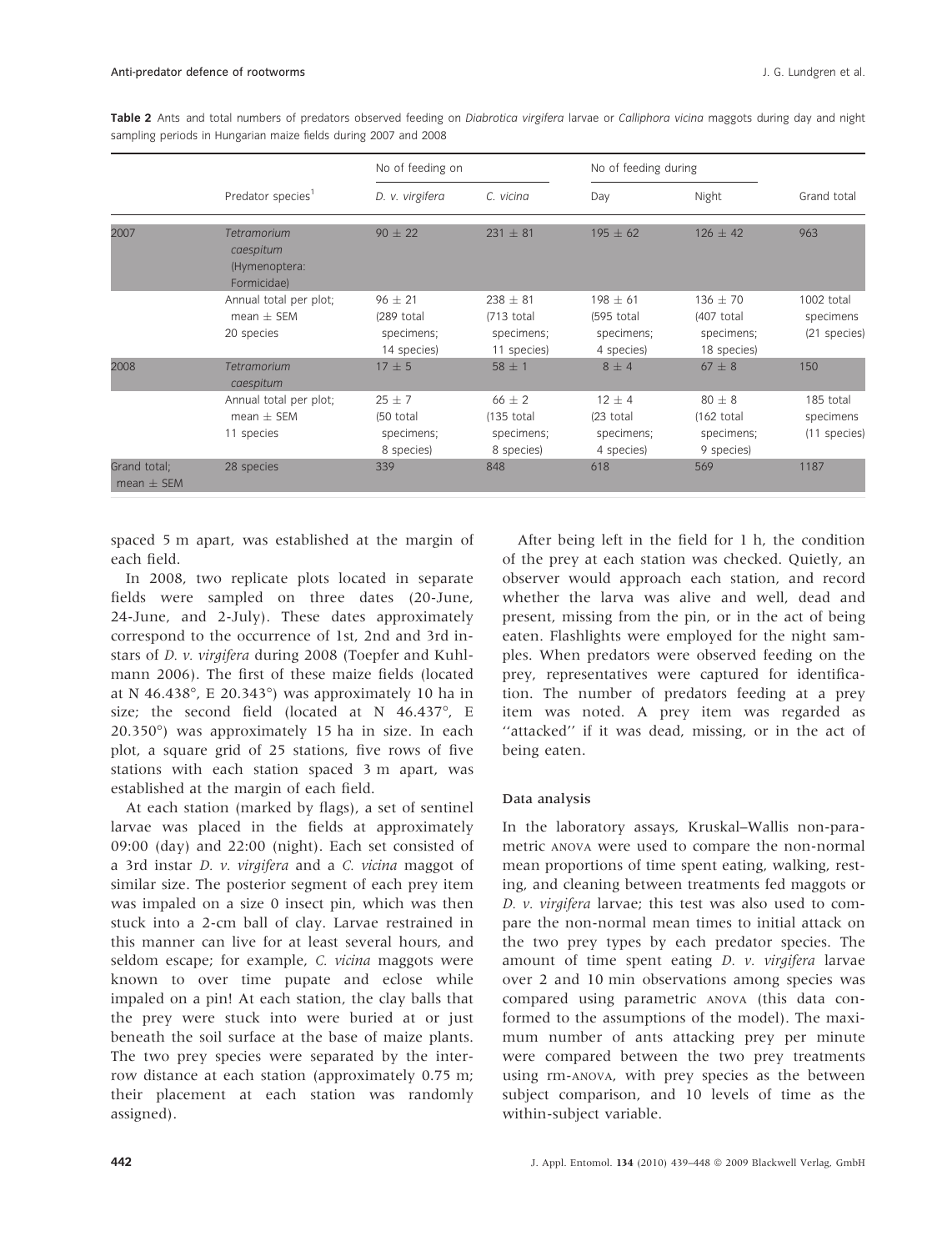In the field observations, the mean (log+1) proportions of maggots and D. v. virgifera larvae attacked per plot during 2007 and 2008 were compared using two-factor anova (year and prey species as factors). The log number of predators found consuming each prey species per plot during 2007 and 2008 was compared using two-factor anova (year and prey species as factors). Likewise, the log+1 mean proportions of both prey items (pooled) consumed per plot and the log number of predators attacking both prey items per plot were compared during the day and night sample periods using two-factor anova (year and time period as factors).

# Results

# Breadth of predators affected by *D. v. virgifera* haemolymph defence

Although feeding durations on D. v. virgifera larvae were reduced for all predators relative to those fed maggots, the predators were repelled to different degrees. This was evidenced by the significantly different amounts of time spent eating by the different predator species during the 2 min directly after the first attack (fig. 1). Predators displayed different propensities for returning to the D. v. virgifera larva after their initial attack, as is evidenced by the duration spent eating over the entire 10 min observation period (fig. 1). Specifically, Pt. anthracinus, Pt. melanarius, Po. chalcites, and Tr. ruricola spent additional time eating after the initial attack, while C. monilis, H. pensylvanicus, H. rufipes, and Te. caespitum did not return to the *D. virgifera* prey (figs  $1 \& 2$ ).

Of the other parameters/behaviours monitored, cleaning was the most consistently affected by prey type. All predators spent significantly more time cleaning their mouthparts when fed D. v. virgifera larvae relative to control maggots (table 1). However, only three of the seven species (H. rufipes, H. pensylvanicus, and Poecilus cupreus) spent more than 50% of their time cleaning their mouthparts following attack of D. v. virgifera larvae (table 1). None of the predators attacking maggots cleaned their mouthparts. Of the seven species of predator, only two species attacked one prey more quickly than the others. Harpalus rufipes attacked maggots more quickly than *D. v. virgifera* and the opposite pattern was observed in C. monilis (table 1). For the most part, predators fed D. v. virgifera or maggots often spent similar amounts of time walking (C. monilis:  $\chi^2_{1} = 0.58$ , P = 0.45; H. rufipes:  $\chi^2_{1} = 0.33$ ,  $P = 0.57$ ; Po. cupreus:  $\chi^2_{1} = 2.09$ , P = 0.15: Pt. melana-



Fig. 1 A comparison of predators' propensity to return to D. v. virgifera 3rd instars over a 10 min observation period under laboratory conditions. The amount of time spent eating was recorded for the first 2 min post-attack interval, and for the entire 10 min observation period. All bars represent mean values, error bars represent SEM. Samples sizes for the 2 min observations are listed in table 1; sample sizes for the 10 min observations are presented as arabic numerals above the bar.

rius:  $\chi^2_1 = 8.11$ , P = 0.004; Pt. anthracinus:  $\chi^2_1 = 4.62$ ,  $P = 0.03$ ; Tr. ruricola:  $\chi^2_1 = 2.20$ ,  $P = 0.14$ ), and resting (*C. monilis:*  $\chi^2 = 3.17$ , P = 0.08; *H. rufipes*:  $\chi^2_{1} = 2.19$ , P = 0.14; Po. cupreus:  $\chi^2_{1} = 1.53$ , P = 0.21; Pt. melanarius:  $\chi^2_{1} = 0.93$ , P = 0.33; Pt. anthracinus:  $\chi^2_{1} = 0$ , P = 1.00; Tr. ruricola:  $\chi^2_{1} = 9.14$ , P = 0.003). The only exceptions to this pattern is that Tr. ruricola, Pt. melanarius and Pt. anthracinus fed D. v. virgifera larvae spent significantly more time walking or resting than those fed maggots. Mean  $\pm$  SEM percent of times spent walking by  $D.$  v. virgifera-fed and maggot-fed *Pt. melanarius* were 27.72  $\pm$  0.94 and 0%, respectively; percent of times spent walking by D. v. virgifera-fed and maggot-fed Pt. anthracinus were  $16.46 \pm 6.03$  and  $3.68 \pm 3.68$ %, respectively. Trochosa ruricola fed D. v. virgifera or maggots spent mean SEM of 35.50  $\pm$  11.18 and 0% of their time resting, respectively.

The formicid, Te. caespitum, attacked the maggots much more intensively than the D. v. virgifera larvae (rm-  $ANOVA$  results; treatment:  $F_{1,28} = 76.48$ ,  $P < 0.001$ ; time:  $F_{9,252} = 15.57$ ,  $P < 0.001$ ; treatment  $\times$  time:  $F_{9,252} = 10.87$ ,  $P < 0.001$ ) (fig. 2). More ants attacked the maggots, and they sustained their attack for longer periods of time. After an initial attack on D. v. virgifera by an individual, we observed the attacking ant antennating with several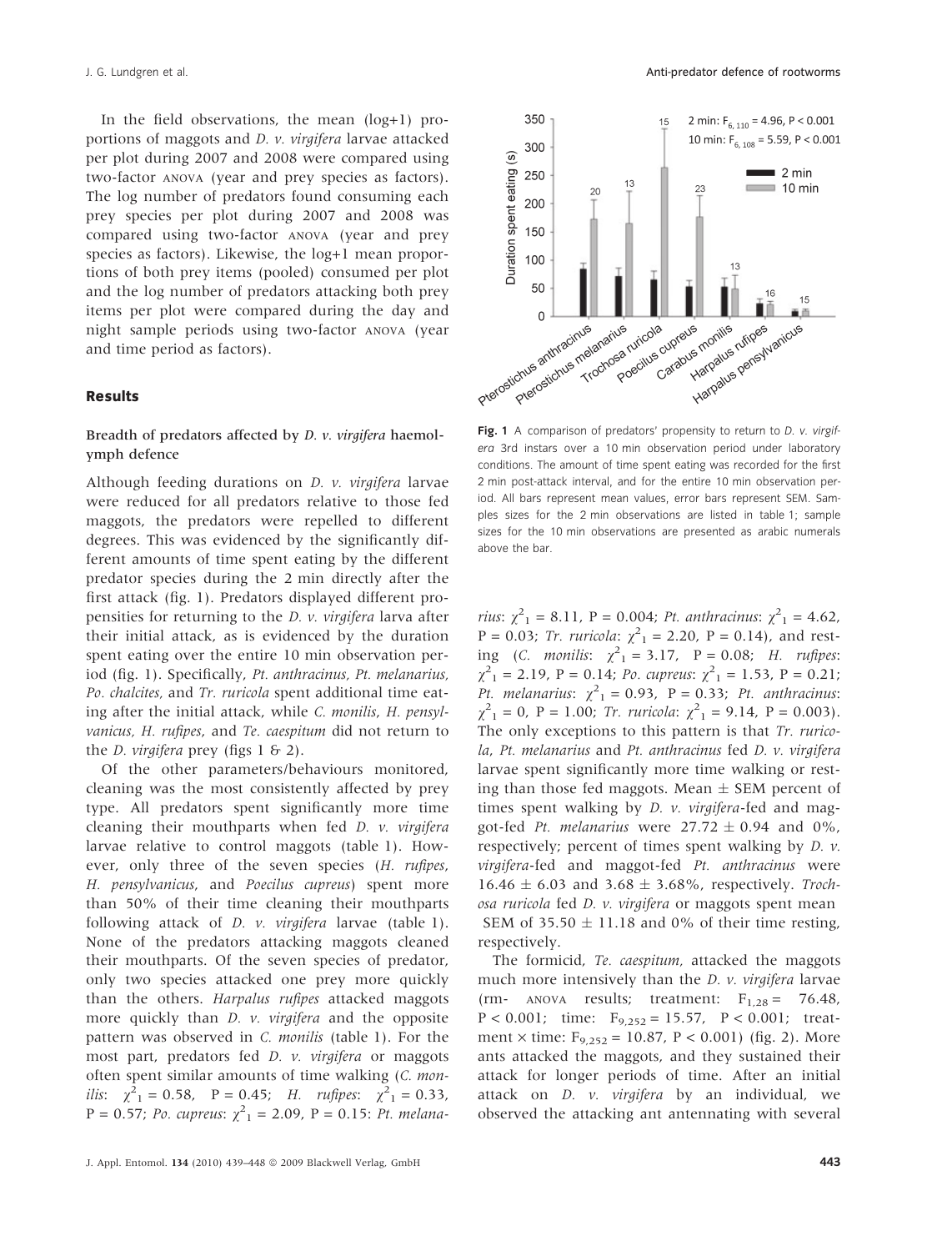

Fig. 2 The attack intensity of the ant Tetramorium caespitum ( $n = 15$ ants per experimental unit) on Diabrotica v. virgifera 3rd instars and Calliphora vicina maggots of equivalent size over a 10 min observation period. The y-axis represents the maximum number of simultaneous attackers observed per 1 min period. Sample sizes were 15 ants per treatments, dots indicate the mean, and error bars indicate SEM.

of the other workers, and few additional attacks were subsequently observed by any of the ants.

# Larval defence of D. v. virgifera under field conditions

In 2007, there were 1002 predators found at 202 (42%) sentinel prey after 1 h of their placement. In 2008, 182 predators were found consuming 74 (14%) sentinel prey (table 2). A total of 28 species was found consuming the prey items (19 species consumed the D. v. virgifera larvae; 15 species consumed C. vicina maggots; table 2). Tetramorium caespitum (Formicidae) dominated the predator communities during both years. Approximately 33.76  $\pm$  8.68 and 26.44  $\pm$ 6.83% of maggots and D. v. virgifera larvae per plot were attacked, respectively.

There was significantly more predators found attacking the maggots than D. v. virgifera larvae, and more predators were found attacking the larvae per plot during 2007 than in 2008 (fig. 3). Predation was less common during 2008 than during 2007, but there was no significant difference in the frequencies of predation per plot on the two prey species during either year (prey:  $F_{1,6} = 2.80$ ,  $P = 0.15$ ; year:  $F_{1,6} = 64.27$ ,  $P < 0.0001$ ; interactions:  $F_{1,6}$  $= 0.73$ , P  $= 0.73$ ). There were strong diel activity patterns of predators, but these patterns were distinctly different between study years. Nocturnal predator communities were more species rich than the diurnal communities (table 2, Supplementary material).



Fig. 3 The number of predators (mostly ants) found attacking Diabrotica v. virgifera 3rd instars and Calliphora vicina maggot (n = 537 each species) in five Hungarian maize fields ( $n = 5$  plots). Bars represent mean number of predators found attacking sentinel prey items, and error bars represent SEM. Means between treatments are significantly different ( $\alpha = 0.05$ ).

Mean  $\pm$  SEM frequencies of predation per plot during the day and night were  $28.08 \pm 9.52$  and  $32.08 \pm 5.66\%$ , respectively. In addition to fewer predators being captured during 2008 than during 2007, there were significant differences in the number of predators attacking during the day and night, but these patterns were different during 2007 and 2008 (fig. 4). When day-active ants were excluded from the analysis, diel predation patterns were consistent between years; the mean  $\pm$  SEM number of



Fig. 4 Diel predation patterns on Calliphora vicina and Diabrotica v. virgifera sentinel larvae in Hungarian maize fields (mostly by ants). Observations were conducted from 9 to 10 AM (day) and from 10 to 11 PM (night) in early July of both years. Sample sizes are presented above the bars for each year. Bars represent the mean number of predators captured attacking the sentinel prey per field (error bars represent SEM). There was a significant effect of sample year, diel period, and interaction ( $\alpha = 0.05$ ).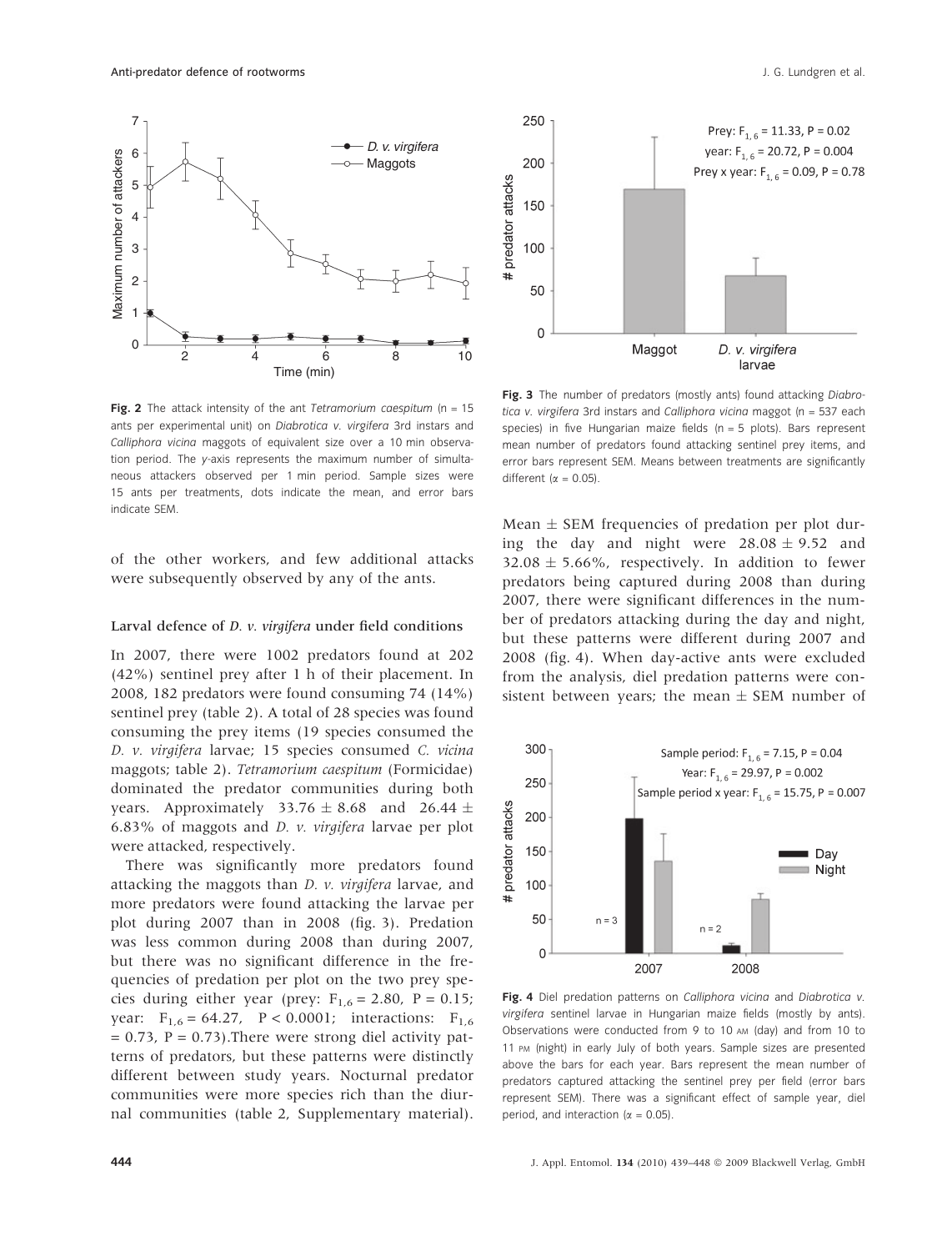predation events observed per plot during the day and night were consistent among years 3.2  $\pm$  0.66  $\,$ and  $11.2 \pm 1.56$ , respectively (sample period:  $F_{1,6} = 21.08$ ,  $P = 0.004$ ; year:  $F_{1,6} = 0.95$ ,  $P = 0.37$ ; sample period  $\times$  year:  $F_{1,6} = 0.48$ ,  $P = 0.51$ ).

# **Discussion**

Although all predators were repelled by D. v. virgifera larvae in the laboratory, this defence functioned to varying degrees in the different predators. First, the different predators spent differential amounts of time eating D. v. virgifera during the initial 2 min after the first attack (table 1). Predators invariably fed on maggots for longer than they did on D. v. virgifera. The haemolymph defence was particularly repulsive to H. pensylvanicus, H. rufipes, and Te. caespitum. We observed that the coagulation and chemical aspects of the haemolymph defence operated with varying effectiveness in the different predators. For example, although repelled by the defence, C. monilis, Pt. melanarius, and the fluid-feeding Tr. ruricola and Te. caespitum did not spend significantly different amounts of time cleaning their mouthparts after consuming maggots and D. v. virgifera larvae, suggesting that coagulation of the  $D$ .  $\nu$ . virgifera larvae was an ineffective defensive tactic against these predators. The other predators spent significantly more time cleaning their mouthparts when fed the  $D. v.$ virgifera larvae. Predators also varied in their propensity to return to *D. v. virgifera* larvae over the 10 min observation period. Carabus monilis, H. pensylvanicus, H. rufipes and Te. caespitum did not return to D. v. virgifera after their initial repulsion, whereas Pt. anthracinus, Pt. melanarius, and Po. cupreus (all voracious generalist predators) returned to eat D. v. virgifera larvae soon after their initial response.

The idiosyncratic behaviours practiced by different predators are difficult to quantify, but clearly underlie the results uncovered in this assay. For example, the large  $(>2$  cm in length) C. *monilis* pierced the larva with their relatively long mandibles, and the haemolymph of D. v. virgifera never came in contact with the oral cavity; the beetles simply dropped the D. v. virgifera larva and did not return to it. This behaviour led to a minimal feeding duration, and little cleaning of the mouthparts; moreover, it suggests chemoreceptors located on the external mouthparts are important in the decision of whether to ingest a food item. In contrast to C. monilis, Tr. ruricola seldom left the *D. v. virgifera* larva unattended; even between feeding bouts they kept a leg near the prey item and repeatedly bit it over the 10 min

observation period; presumably the attendance was to ensure it would not escape. Incidentally, previous research in the laboratory and field have shown that sucking predators like wolf spiders are better adapted to preying upon  $D. v. v$  virgifera under field conditions than chewing predators, and consume more D. v. virgifera tissue over a 5 min feeding period than some chewing carabids (Lundgren et al. 2009c). Finally, after the initial attack by Te. caespitum, a message was somehow conveyed to the remaining workers (either by the attacking ant, or by volatile infochemicals within the haemolymph), and few additional attempts were made to attack the D. v. virgifera larva. Because of their incredible effects on their environments (Hölldobler and Wilson 1990; Beattie and Hughes 2002), ants are often the target of haemolymph defences in insects (Boevé and Schaffner 2003; Petre et al. 2007), but laboratory results are seldom reinforced under field situations.

Although D. v. virgifera larvae experienced reduced predation in Hungarian maize fields, the haemolymph defence did not entirely preclude predators from consuming this herbivore. A similar number of predator species attacked sentinel D. v. virgifera larvae and *C. vicina* maggots in maize fields, and a similar frequency of these prey items were attacked per field. However, substantially more ants were found attacking the C. vicina maggots during both years of study. One explanation for this pattern is that once the D. v. virgifera larva is attacked, the attacking predator is sometimes repelled and leaves the prey item. Predators that attack the C. vicina maggots remain feeding, and are thus more abundant on the prey item 1 h after placement when observations were made. Indeed, this very case was observed during one nocturnal observation, when a H. rufipes was seen running from the  $D.$  v. virgifera station across the row to the maggot station, where it began to feed. Tetramorium caespitum was by far the most abundant predator attacking both prey items, although they attacked the maggots more intensively. This result shows a degree of contrast with the laboratory results, which revealed that Te. caespitum was strongly repelled by *D. v. virgifera* larvae. The repellency may have been intensified within the Petri dish laboratory assay because of increased contact among the workers, or the constraining of potentially volatile infochemicals within the enclosed arena. Although, we recognize that maggots and D. v. virgifera larvae differ in many ways that could affect their suitability as prey (e.g. reaction to attack, nutrition, general mobility, etc.), the field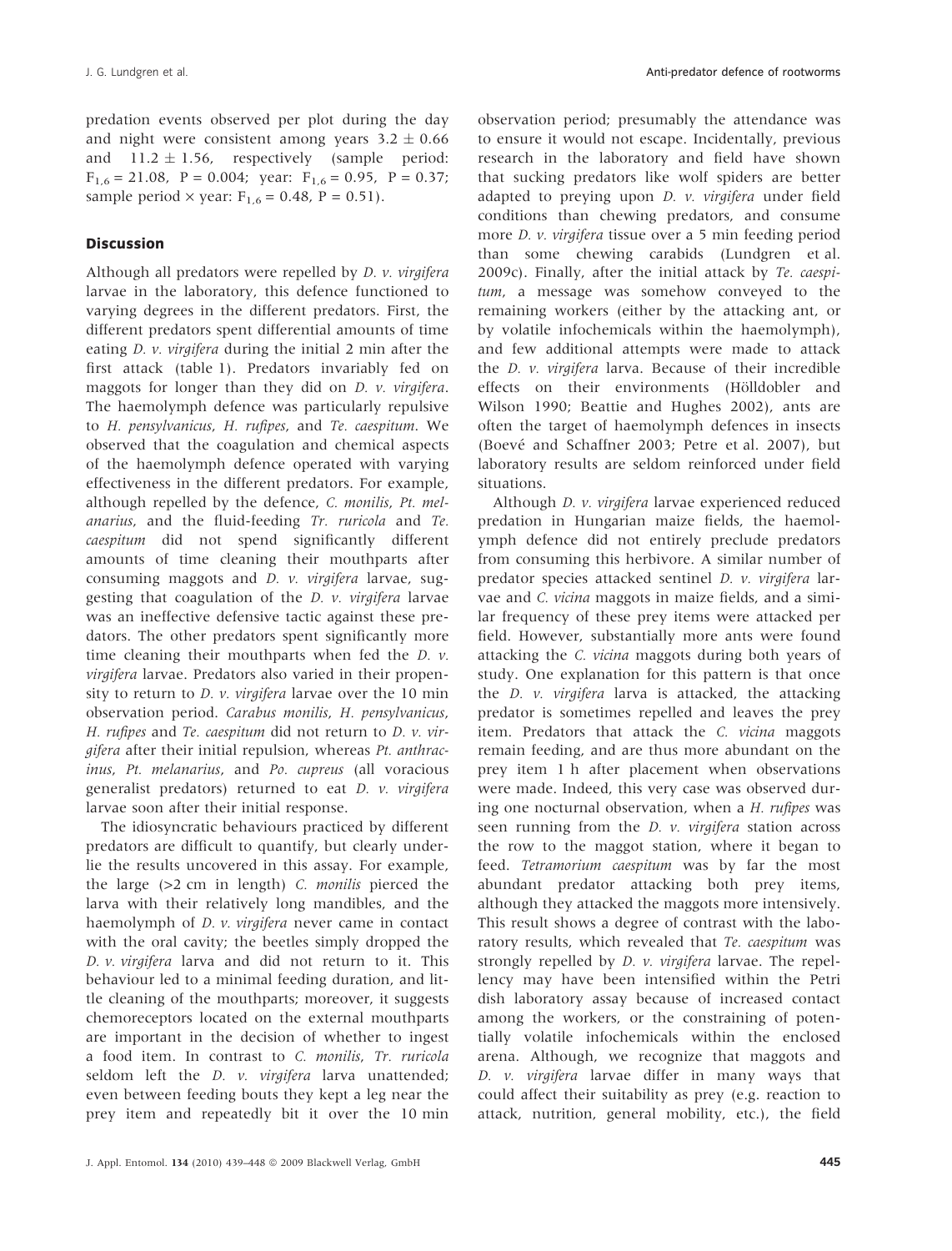observations are in line with the hypothesis that D. v. virgifera larvae are defended against predation by their haemolymph defence, but also suggest that laboratory assays provide a more severe estimate of the intensity of this effectiveness than is realized under natural conditions.

Our data support the hypothesis that diverse and abundant arthropod predator communities within agroecosystems are maintained in part by the temporal partitioning of the diel cycle (Park 1941; Luff 1978; Dennison and Hodkinson 1984; Lundgren et al. 2006, 2009b; Weber et al. 2009). In both sample years, the predator community was more diverse during the night than during the day, but relative predation patterns during the day and night observations shifted from year to year. Several lines of evidence suggest that patterns in predation and in predator community structure over the diel cycle were driven by weather and the weather-affected abundance and activity patterns of Te. caespitum. Observations on predation from 2007 support the current understanding that Te. caespitum is primarily day active (Deffernez et al. 1990). This species is a strong competitor, and other predator species may have restricted their foraging to night hours to reduce direct competitive interactions with Te. caespitum. Temperatures during the sample periods in 2008 were often above 30°C (S. Toepfer, personal observation), and we believe this reduced foraging and disrupted normal foraging patterns in Te. caespitum. Diel and seasonal foraging patterns in ants are particularly well documented as being influenced by temperature (Pol and Lopez de Casenave 2004; Drees et al. 2007). Field data from Hungary reinforces the importance of considering both the day and night active predator communities when exploring key interactions of predators and a given prey item (Pfannenstiel 2005).

Defensive characteristics of specific members within a food web affect its connectedness, and ultimately influence many of the ecological processes (e.g. top-down management of herbivore populations, nutrient cycling, etc.) underway in most systems. It is clear that the haemolymph defence of D. v. virgifera influences the relative strengths of trophic linkages that ultimately influence its ability to invade new regions. Not only was the haemolymph of D. v. virgifera larvae repellent to all predators tested in the laboratory assays (but to varying degrees), it likely contributed to the observed reduced predation of this species under field conditions. Subterranean D. v. virgifera immatures succumb to predation by a community of belowground predators, but species and functional guilds vary in the degree to which they exploit this prey resource (as demonstrated by Lundgren et al. 2009c). Future research will help to address how these defences contribute to the success of D. v. virgifera as a colonizer and invader, and develop ways that land managers can overcome these defences in search of sustainable, ecologically based pest management.

# Acknowledgements

We thank Samantha Magnus (University of Victoria, Canada), Michael Wogin (Simon Fraser University, Vancouver, Canada), and Hongmei Li (CABI Europe-Switzerland) for technical assistance in the laboratory; Christina Pilz (BOKU, Austria) and Marianne Baroni (University of Neuchatel, Switzerland) assisted with field predation observations. Lars Andraesssen (University of Manitoba, Winnipeg, Canada) provided helpful advice on C. vicina larva rearing. Markó Balínt (University of Clui Napoca, Romania) identified the ants collected in Hungary, Ferenc Tóth and Kinga Fetyko (University of Godollo, Hungary) identified the spiders, and Henryk Luka, (FiBL, Frick, Switzerland) identified the Carabidae and Staphylinidae. John Tooker (Pennsylvania State University) and Bruce Hibbard (USDA-ARS) provided valuable comments on earlier drafts of this manuscript. Mention of any proprietary product does not constitute endorsement by the USDA. This project was funded in part by an OECD Fellowship awarded to Dr Lundgren.

#### References

- Beattie AJ, Hughes L, 2002. Ant-plant interactions. In: Plant-animal interactions: an evolutionary approach. Ed. by MHerrera C, Pellmyr O, Blackwell Publishing, Oxford, UK, 211–235.
- Boevé J-L, Schaffner U, 2003. Why does the larval integument of some sawfly species disrupt so easily? The harmful haemolymph hypothesis. Oecologia 134, 104–111.
- Bowers MD, 1992. The evolution of unpalatability and the cost of chemical defense in insects. In: Insect chemical ecology. Ed. by Roitberg BD, Isman MB, Springer, Dordrecht, The Netherlands, 216–244.
- Deffernez L, Champagne P, Verhaeghe J-C, Josens G, Loreau M, 1990. Analysis of the spatio-temporal niche of foraging grassland ants in the field. Insect. Soc. 37, 1–13.
- Dennison DF, Hodkinson ID, 1984. Structure of the predatory beetle community in a woodland soil ecosystem. V. Summary and conclusions. Pedobiologia 26, 171–177.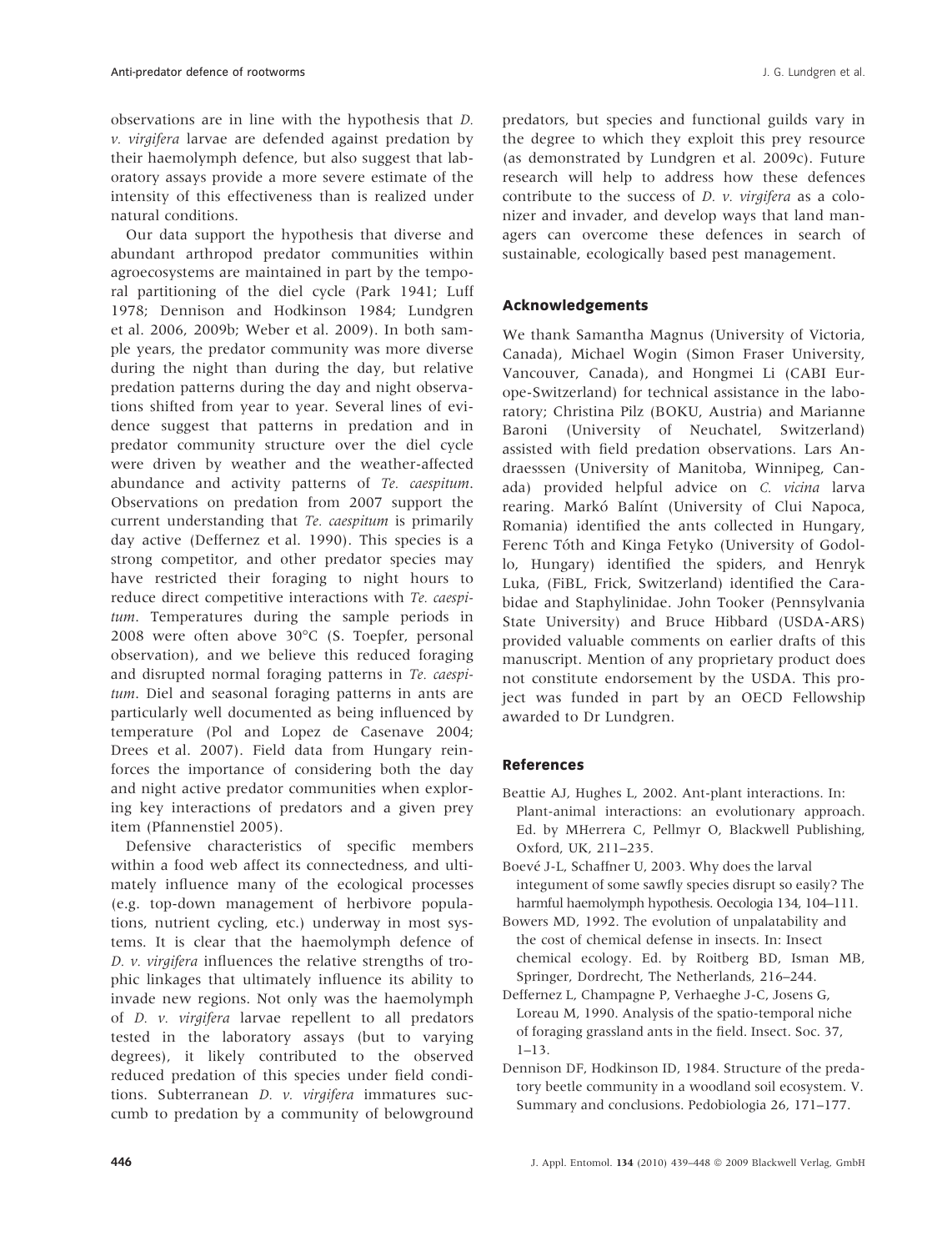Dettner K, 1987. Chemosystematics and evolution of beetle chemical defenses. Annu. Rev. Entomol. 32, 17–48.

Downie IS, Wilson WL, Abernethy VJ, McCracken DI, Foster GN, Ribera I, Murphy KJ, Waterhouse A, 1999. The impact of different agricultural land-uses on epigeal spider diversity in scotland. J. Insect Conserv. 3, 273–286.

Drees BBM, Summerlin B, Vinson SB, 2007. Foraging activity and temperature relationship for the red imported fire ant. Southwest. Entomol. 32, 149–155.

Duelli P, Obrist MK, 1998. In search of the best correlates for local organismal biodiversity in cultivated areas. Biodivers. Conserv. 7, 297–309.

Duelli P, Obrist MK, Schmatz DR, 1999. Biodiversity evaluation in agricultural landscapes: above-ground insects. Agric. Ecosyst. Environ. 74, 33–64.

Happ GM, Eisner T, 1961. Hemorrhage in a coccinellid beetle and its repellent effect on ants. Science 134, 329–331.

Harwood JD, Yoo HJS, Rowley DL, Greenstone MH, O' Neil RJ, 2009. Differential impact of adults and nymphs of a generalist predator on an exotic invasive pest demonstrated by molecular gut-content analysis. Biol. Invasions 11, 895–903.

Hilker M, Eschbach U, Dettner K, 1992. Occurrence of anthraquinones in eggs and larvae of several Galerucinae (Coleoptera: Chrysomelidae). Naturwissenschaften 79, 271–274.

Hölldobler B, Wilson EO, 1990. The ants. Belknap Press, Cambridge, MA.

de Jong PW, Holloway GJ, Brakefield PM, de VosH, 1991. Chemical defence in ladybird beetles (Coccinellidae). II. Amount of reflex fluid, the alkaloid adaline and individual variation in defence in 2-spot ladybirds (adalia bipunctata). Chemoecology 2, 15–19.

Juen A, Traugott M, 2007. Revealing species-specific trophic links in soil food webs: molecular identification of scarab predators. Mol. Ecol. 16, 1545–1557.

Laurent P, Braekman J-C, Daloze D, 2005. Insect chemical defense. Top. Curr. Chem. 240, 167–229.

Luff ML, 1978. Diel activity patterns of some field Carabidae. Ecol. Entomol. 3, 53–62.

Lundgren JG, Shaw JT, Zaborski ER, Eastman CE, 2006. The influence of organic transition systems on beneficial ground-dwelling arthropods and predation of insects and weed seeds. Renewable Agriculture and Food Systems 21, 227–237.

Lundgren JG, Haye T, Toepfer S, Kuhlmann U, 2009a. A multi-faceted haemolymph defense against predation in Diabrotica virgifera virgifera larvae. Biocontrol Sci. Technol. 19, 871–880.

Lundgren JG, Nichols S, Prischmann DA, Ellsbury MM, 2009b. Seasonal and diel activity patterns of generalist predators associated with Diabrotica virgifera immatures (Coleoptera: Chrysomelidae). Biocontrol Sci. Technol. 19, 327–333.

Lundgren JG, Prischmann DA, Ellsbury MM, 2009c. Analysis of the predator community of a subterranean herbivorous insect based on polymerase chain reaction. Ecol. Appl. 19, 2157–2166.

Müller C, Arand K, 2007. Trade-offs in oviposition choice? Food-dependent performance and defence against predators of a herbivorous sawfly. Entomol. Exp. Appl. 124, 153–159.

Nunez MA, Simberloff D, Relva MA, 2008. Seed predation as a barrier to alien conifer invasions. Biol. Invasions 10, 1389–1398.

Park O, 1941. Concerning community symmetry. Ecology 22, 164–167.

Parker JD, Burkepile DE, Hay ME, 2006. Opposing effects of native and exotic herbivores on plant invasions. Science 311, 1459–1461.

Pasteels JM, Braekman JC, Daloze D, Ottinger R, 1982. Chemical defence in chrysomelid larvae and adults. Tetrahedron 38, 1891–1897.

Pasteels JM, Grégoire J-C, Rowell-Rahier M, 1983. The chemical ecology of defense in arthropods. Annu. Rev. Entomol. 28, 263–289.

Pasteels JM, Daloze D, de Bisseau J-C, Termonia A, Windsor DM, 2004. Patterns in host-plant association and defensive toxins produced by neotropical chrysomeline beetles. In: New developments in the biology of Chrysomelidae. Ed. by Jolivet P, Santiago-Blay JA, Schmitt M, SPB Academic Publishing, The Hague, The Netherlands, 669–676.

Peck DC, 2000. Reflex bleeding in froghoppers (Homoptera: Cercopidae): variation in behavior and taxonomic distribution. Ann. Entomol. Soc. Am. 93, 1186–1194.

Petre C-A, Detrain C, Boevé J-L, 2007. Anti-predator defence mechanisms in sawfly larvae of Arge (Hymenoptera, Argidae). J. Insect Physiol. 53, 668–675.

Pfannenstiel RS, 2005. Nocturnal predators and their impact on lepidopteran eggs in annual crops: what we don't see does help us! In: Proceedings of the 2nd international symposium on biological control of arthropods. Ed. by Hoddle MS, USDA Forest Service Publication FHTET-2005-08, Washington, USA, 463–471.

Pol R, Lopez de Casenave J, 2004. Activity patterns of harvester ants Pogonomyrmex pronotalis and Pogonomyrmex rastratus in the central Monte desert, Argentina. J. Insect Behav. 17, 647–661.

Tallamy DW, Hibbard BE, Clark TL, Gillespie JJ, 2005. Western corn rootworm, cucurbits and cucurbitacins. In: Western corn rootworm: ecology and management. Ed. by Vidal S, Kuhlmann U, Edwards CR, CAB International, Wallingford, UK, 67–94.

Toepfer S, Kuhlmann U, 2006. Constructing life-tables for the invasive maize pest Diabrotica virgifera virgifera